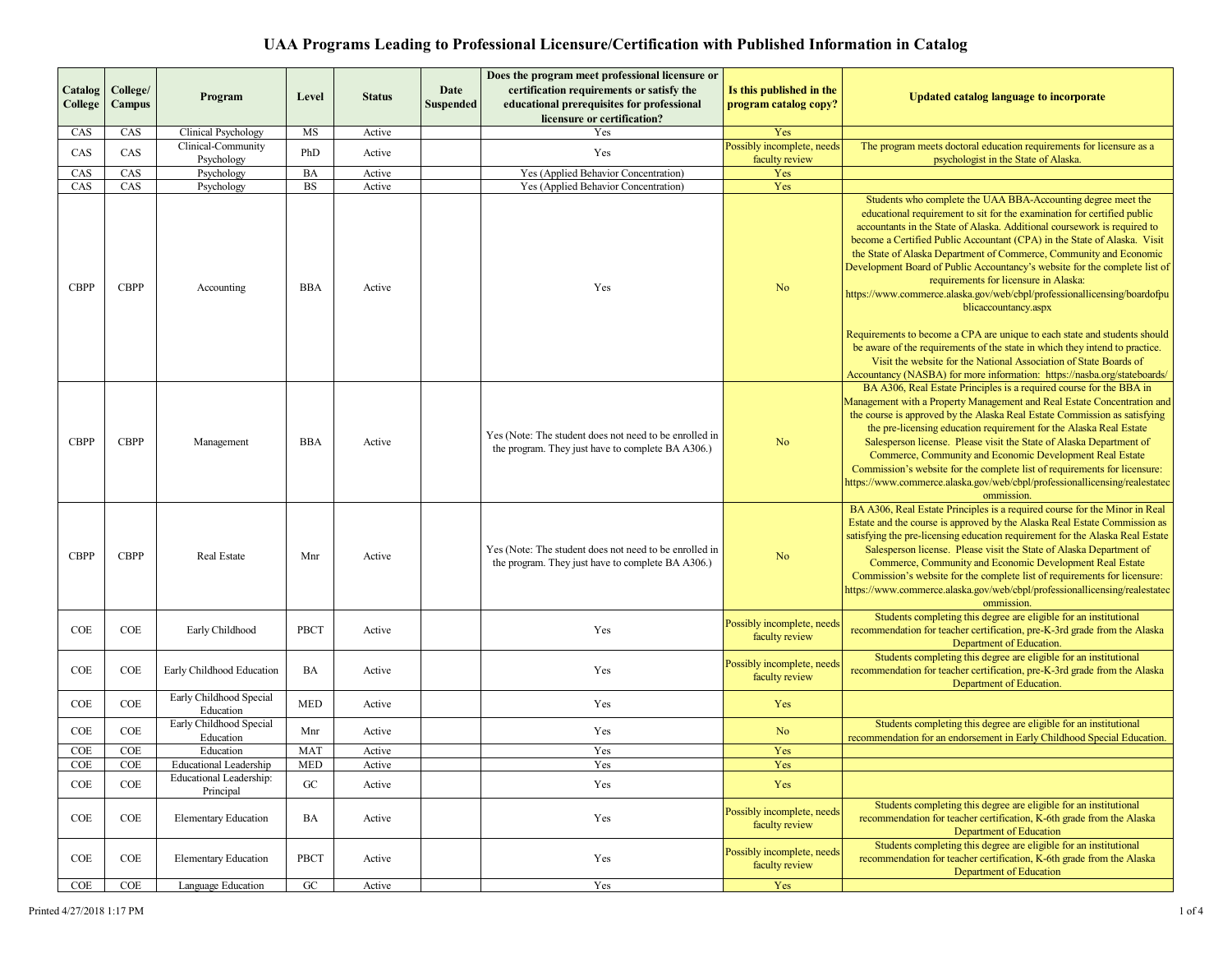|                          |                          |                                                                      |                          |                  |                          | Does the program meet professional licensure or                                         |                                                   |                                                                                                                                                                                                                                                                                                                                                                                                                                                                                                                                                                            |
|--------------------------|--------------------------|----------------------------------------------------------------------|--------------------------|------------------|--------------------------|-----------------------------------------------------------------------------------------|---------------------------------------------------|----------------------------------------------------------------------------------------------------------------------------------------------------------------------------------------------------------------------------------------------------------------------------------------------------------------------------------------------------------------------------------------------------------------------------------------------------------------------------------------------------------------------------------------------------------------------------|
| Catalog<br>College       | College/<br>Campus       | Program                                                              | Level                    | <b>Status</b>    | Date<br><b>Suspended</b> | certification requirements or satisfy the<br>educational prerequisites for professional | Is this published in the<br>program catalog copy? | <b>Updated catalog language to incorporate</b>                                                                                                                                                                                                                                                                                                                                                                                                                                                                                                                             |
|                          |                          |                                                                      |                          |                  |                          | licensure or certification?                                                             |                                                   |                                                                                                                                                                                                                                                                                                                                                                                                                                                                                                                                                                            |
| <b>COE</b><br>COE        | <b>COE</b><br>COE        | Special Education<br><b>Special Education</b>                        | ${\rm GC}$<br><b>MED</b> | Active<br>Active |                          | Yes<br>Yes                                                                              | Yes<br>Yes                                        |                                                                                                                                                                                                                                                                                                                                                                                                                                                                                                                                                                            |
|                          |                          |                                                                      |                          |                  |                          |                                                                                         |                                                   | Graduates of the Bachelor of Science in Civil Engineering gain four years of                                                                                                                                                                                                                                                                                                                                                                                                                                                                                               |
| CoEng                    | CoEng                    | Civil Engineering                                                    | BS                       | Active           |                          | Yes                                                                                     | N <sub>o</sub>                                    | education credit toward obtaining a Professional Engineer license in Alaska.                                                                                                                                                                                                                                                                                                                                                                                                                                                                                               |
|                          |                          |                                                                      |                          |                  |                          |                                                                                         |                                                   | Graduates of the Master of Science in Civil Engineering gain one year of                                                                                                                                                                                                                                                                                                                                                                                                                                                                                                   |
| CoEng                    | CoEng                    | Civil Engineering                                                    | MS                       | Active           |                          | Yes                                                                                     | N <sub>o</sub>                                    | education credit toward obtaining a Professional Engineer license in Alaska.                                                                                                                                                                                                                                                                                                                                                                                                                                                                                               |
| CoEng                    | CoEng                    | Computer Systems<br>Engineering                                      | <b>BS</b>                | Active           |                          | Yes                                                                                     | N <sub>o</sub>                                    | Graduates of the Bachelor of Science in Computer Systems Engineering gain<br>four years of education credit toward obtaining a Professional Engineer<br>license in Alaska.                                                                                                                                                                                                                                                                                                                                                                                                 |
| CoEng                    | CoEng                    | <b>Electrical Engineering</b>                                        | BS                       | Active           |                          | Yes                                                                                     | N <sub>o</sub>                                    | Graduates of the Bachelor of Science in Electrical Engineering gain four<br>years of education credit toward obtaining a Professional Engineer license in<br>Alaska.                                                                                                                                                                                                                                                                                                                                                                                                       |
| CoEng                    | CoEng                    | Geomatics                                                            | BS                       | Active           |                          | Yes                                                                                     | N <sub>o</sub>                                    | Graduates of the Bachelor of Science in Geomatics gain four years of<br>education credit toward obtaining a Professional Land Surveyor license in<br>Alaska.                                                                                                                                                                                                                                                                                                                                                                                                               |
| CoEng                    | CoEng                    | Mechanical Engineering                                               | BS                       | Active           |                          | Yes                                                                                     | N <sub>o</sub>                                    | Graduates of the Bachelor of Science in Mechanical Engineering gain four<br>years of education credit toward obtaining a Professional Engineer license in<br>Alaska.                                                                                                                                                                                                                                                                                                                                                                                                       |
| CoEng                    | CoEng                    | Mechanical Engineering                                               | MS                       | Active           |                          | Yes                                                                                     | N <sub>o</sub>                                    | Graduates of the Master of Science in Mechanical Engineering gain one year<br>of education credit toward obtaining a Professional Engineer license in<br>Alaska.                                                                                                                                                                                                                                                                                                                                                                                                           |
| CoEng                    | CoEng                    | Project Management                                                   | MS                       | Active           |                          | Yes                                                                                     | N <sub>o</sub>                                    | Graduates of the Master of Science in Project Management meet the<br>educational hours required to sit through the Project Management Profession<br>(PMP) or Certified Associate in Project Management (CAPM) certification.                                                                                                                                                                                                                                                                                                                                               |
| <b>COH</b>               | <b>COH</b>               | Dental Assisting                                                     | AAS                      | Active           |                          | Yes                                                                                     | N <sub>o</sub>                                    | Graduates of the Associate in Applied Science in Dental Assisting are<br>eligible to sit for the Certified Dental Assistant national certification<br>examination from the Dental Assisting National Board.                                                                                                                                                                                                                                                                                                                                                                |
| <b>COH</b>               | <b>COH</b>               | Dental Assisting                                                     | <b>UC</b>                | Active           |                          | Yes                                                                                     | N <sub>o</sub>                                    | Graduates of the Undergraduate Certificate in Dental Assisting are eligible to<br>sit for the Certified Dental Assistant national certification examination from<br>the Dental Assisting National Board.                                                                                                                                                                                                                                                                                                                                                                   |
| <b>COH</b>               | <b>COH</b>               | Dental Hygiene                                                       | BS                       | Active           |                          | Yes                                                                                     | N <sub>o</sub>                                    | Graduates of the Bachelor of Science in Dental Hygiene are eligible to sit for<br>the National Board Dental Hygiene Examination from the Joint Commission<br>on National Dental Examinations.                                                                                                                                                                                                                                                                                                                                                                              |
| <b>COH</b>               | <b>COH</b>               | Diagnostic Medical<br>Sonography                                     | AAS                      | Active           |                          | Yes                                                                                     | faculty review                                    | Graduates of the Associate of Applied Science in Diagnostic Medical<br>Possibly incomplete, needs Sonography are eligible to sit for the national certification examinations from<br>the American Registry of Radiologic Technologists and the American<br>Registry for Diagnostic Medical Sonography.                                                                                                                                                                                                                                                                     |
| COH                      | <b>COH</b>               | Dietetic Internship                                                  | $_{\mathrm{GC}}$         | Active           |                          | Yes                                                                                     | Yes                                               |                                                                                                                                                                                                                                                                                                                                                                                                                                                                                                                                                                            |
| <b>COH</b>               | <b>COH</b>               | Dietetics                                                            | <b>BS</b>                | Active           |                          | Yes                                                                                     | Yes                                               |                                                                                                                                                                                                                                                                                                                                                                                                                                                                                                                                                                            |
| <b>COH</b>               | COH                      | Dietetics & Nutrition                                                | MS                       | Active           |                          | Yes                                                                                     | Yes                                               |                                                                                                                                                                                                                                                                                                                                                                                                                                                                                                                                                                            |
| <b>COH</b><br><b>COH</b> | <b>COH</b><br><b>COH</b> | Family Nurse Practitioner<br>Fire & Emergency Services<br>Technology | ${\rm GC}$<br>AAS        | Active<br>Active |                          | Yes<br>Yes                                                                              | Yes<br>No                                         | Graduates of the Associate of Applied Science in Fire and Emergency<br>Services Technology are eligible to sit for the Emergency Medical<br>Technician national certification from the National Registry of Emergency<br>Medical Technicians. Students completing the Emergency Medical<br>Technician II (EMT A130) course are eligible for an institutional<br>recommendation for the Emergency Medical Technician Initial Certification<br>from the State of Alaska Department of Health & Social Services, Division<br>of Public Health, Section of Emergency Programs. |
| COH                      | <b>COH</b>               | Health Sciences                                                      | <b>BS</b>                | Active           |                          | Yes                                                                                     | Yes                                               |                                                                                                                                                                                                                                                                                                                                                                                                                                                                                                                                                                            |
| COH                      | <b>COH</b>               | Legal Nurse Consultant<br>Paralegal                                  | UC                       | Active           |                          | Yes                                                                                     | Yes                                               |                                                                                                                                                                                                                                                                                                                                                                                                                                                                                                                                                                            |
| COH                      | <b>COH</b>               | Medical Assisting<br>Medical Lab Technology                          | AAS                      | Active           |                          | Yes                                                                                     | Yes                                               |                                                                                                                                                                                                                                                                                                                                                                                                                                                                                                                                                                            |
| COH<br>COH               | <b>COH</b><br>COH        | Medical Laboratory Science                                           | AAS<br><b>BS</b>         | Active<br>Active |                          | Yes<br>Yes                                                                              | Yes<br>Yes                                        |                                                                                                                                                                                                                                                                                                                                                                                                                                                                                                                                                                            |
| <b>COH</b>               | <b>COH</b>               | Medical Office Coding                                                | OEC                      | Active           |                          | Yes                                                                                     | Yes                                               |                                                                                                                                                                                                                                                                                                                                                                                                                                                                                                                                                                            |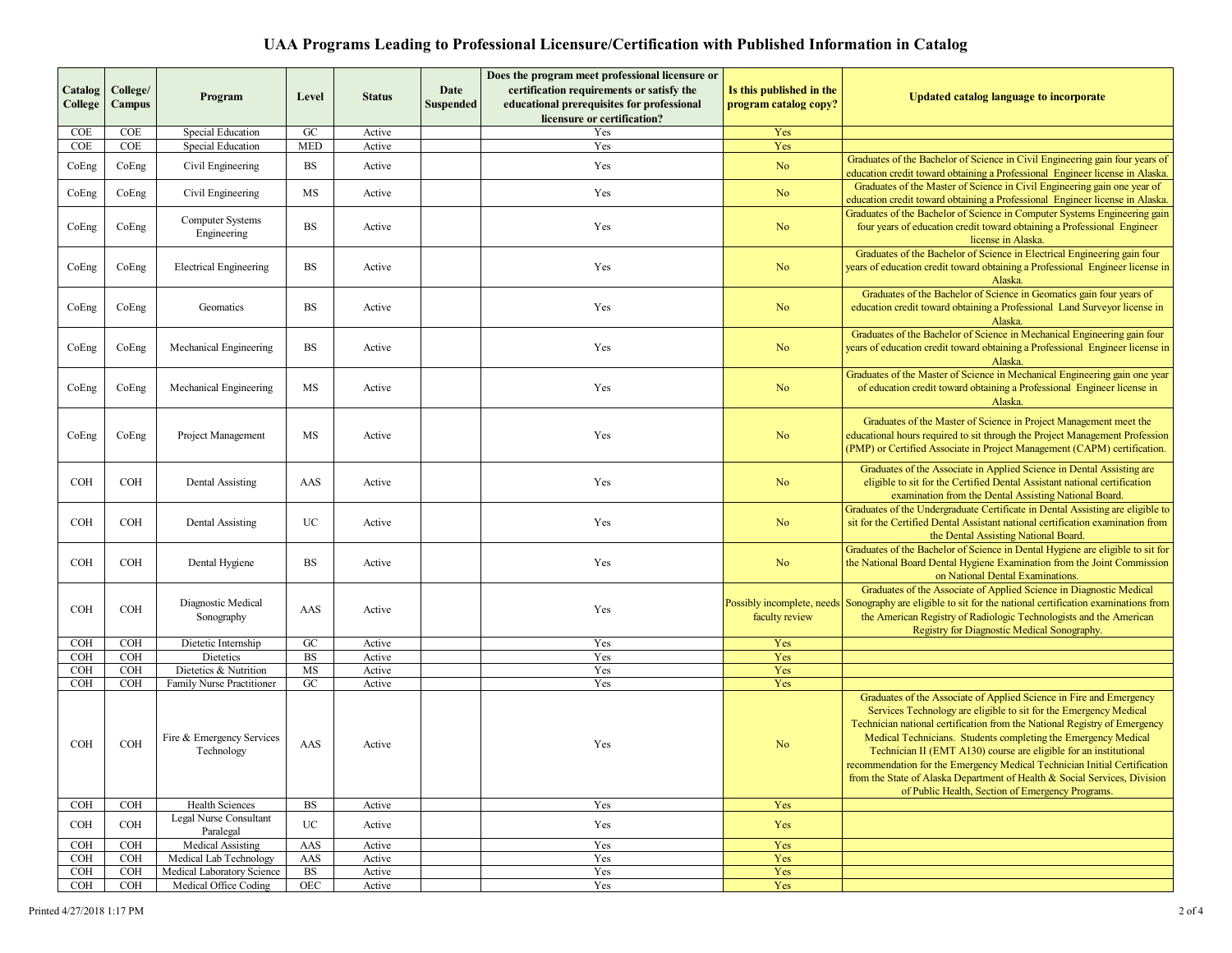| Catalog<br>College | College/<br><b>Campus</b> | Program                                               | Level            | <b>Status</b>                                     | Date<br>Suspended | Does the program meet professional licensure or<br>certification requirements or satisfy the<br>educational prerequisites for professional<br>licensure or certification? | Is this published in the<br>program catalog copy? | <b>Updated catalog language to incorporate</b>                                                                                                                                                                                                                                                                                                                                                                                                                                                                                                        |
|--------------------|---------------------------|-------------------------------------------------------|------------------|---------------------------------------------------|-------------------|---------------------------------------------------------------------------------------------------------------------------------------------------------------------------|---------------------------------------------------|-------------------------------------------------------------------------------------------------------------------------------------------------------------------------------------------------------------------------------------------------------------------------------------------------------------------------------------------------------------------------------------------------------------------------------------------------------------------------------------------------------------------------------------------------------|
| COH                | COH                       | Nursing                                               | AAS              | Active                                            |                   | Yes                                                                                                                                                                       | N <sub>o</sub>                                    | Graduates of the Associate of Applied Science in Nursing are eligible to sit<br>for the National Council Licensure Examination (NCLEX-RN) from the<br>National Council of State Boards of Nursing.                                                                                                                                                                                                                                                                                                                                                    |
| COH                | COH                       | Nursing Education                                     | G <sub>C</sub>   | Active                                            |                   | Yes                                                                                                                                                                       | Yes                                               |                                                                                                                                                                                                                                                                                                                                                                                                                                                                                                                                                       |
| <b>COH</b>         | <b>COH</b>                | Nursing Science                                       | $_{\rm BS}$      | Active                                            |                   | Yes                                                                                                                                                                       | No                                                | Graduates of the Bachelor of Science in Nursing Science are eligible to sit for<br>the National Council Licensure Examination (NCLEX-RN) from the<br>National Council of State Boards of Nursing.                                                                                                                                                                                                                                                                                                                                                     |
| COH                | COH                       | Nursing Science                                       | MS               | Active                                            |                   | Yes                                                                                                                                                                       | Yes                                               |                                                                                                                                                                                                                                                                                                                                                                                                                                                                                                                                                       |
| <b>COH</b>         | <b>KPC</b>                | Paramedical Technology                                | AAS              | Active                                            |                   | Yes                                                                                                                                                                       | N <sub>o</sub>                                    | Graduates of the UAA A.A.S Paramedical Technology Program are eligible<br>to sit for the National Registry of EMT's Paramedic national certification<br>examination; Upon successful completion of the National Registry<br>Paramedic examination, graduates of the Program are also eligible to apply<br>for the State of Alaska Mobile Intensive Care (MICP) license.<br>Students successfully completing the State of Alaska ETT, EMT 1, EMT 2,<br>or EMT 3 are eligible to test their completed level with the State of Alaska,<br>Office of EMS. |
| <b>COH</b>         | <b>MSC</b>                | Paramedical Technology                                | AAS              | Active                                            |                   | Yes                                                                                                                                                                       | No                                                | Graduates of the UAA A.A.S Paramedical Technology Program are eligible<br>to sit for the National Registry of EMT's Paramedic national certification<br>examination; Upon successful completion of the National Registry<br>Paramedic examination, graduates of the Program are also eligible to apply<br>for the State of Alaska Mobile Intensive Care (MICP) license.<br>Students successfully completing the State of Alaska ETT, EMT 1, EMT 2,<br>or EMT 3 are eligible to test their completed level with the State of Alaska,<br>Office of EMS. |
| <b>COH</b>         | <b>COH</b>                | Pharmacy Technology                                   | <b>OEC</b>       | Active                                            |                   | Yes                                                                                                                                                                       | Yes                                               |                                                                                                                                                                                                                                                                                                                                                                                                                                                                                                                                                       |
| COH                | $\overline{\text{COH}}$   | Phlebotomist                                          | OEC              | Active                                            |                   | Yes                                                                                                                                                                       | Yes                                               |                                                                                                                                                                                                                                                                                                                                                                                                                                                                                                                                                       |
| $_{\rm COH}$       | $_{\rm COH}$              | Physical Therapist Assistant                          | AAS              | Active                                            |                   | Yes                                                                                                                                                                       | No                                                | Graduates of the Associate of Applied Science in Physical Therapist<br>Assistant are eligible to sit for the National Physical Therapy Exam<br>administered by the Federation of State Boards of Physical Therapy.                                                                                                                                                                                                                                                                                                                                    |
| COH                | COH                       | Psychiatric & Mental Health<br>Nurse Practitioner     | ${\rm GC}$       | Active                                            |                   | Yes                                                                                                                                                                       | Yes                                               |                                                                                                                                                                                                                                                                                                                                                                                                                                                                                                                                                       |
| COH                | <b>COH</b>                | Radiologic Technology                                 | AAS              | Active                                            |                   | Yes                                                                                                                                                                       | Yes                                               |                                                                                                                                                                                                                                                                                                                                                                                                                                                                                                                                                       |
| COH                | COH                       | Social Work                                           | <b>MSW</b>       | Active                                            |                   | Yes                                                                                                                                                                       | No                                                | Graduates completing the Master of Social Work (MSW) program are<br>eligible to sit for the Licensed Master Social Worker (LMSW) examination<br>within the state of Alaska immediately after graduation. They are also<br>eligible to sit for the Licensed Clinical Social Worker (LCSW) examination<br>within the state of Alaska after completion of requisite practice hours and<br>supervision of those practice hours.                                                                                                                           |
| <b>COH</b>         | <b>COH</b>                | <b>Surgical Technology</b>                            | AAS              | Active                                            |                   | Yes                                                                                                                                                                       | No                                                | Graduates of the Associate of Applied Science in Surgical Technology are<br>eligible to sit for the Certified Surgical Technologist examination from the<br>National Board of Surgical Technology and Surgical Assisting.                                                                                                                                                                                                                                                                                                                             |
| $_{\rm CTC}$       | <b>CTC</b>                | Air Traffic Control                                   | AAS              | Active                                            |                   | Yes                                                                                                                                                                       | Yes                                               | N/A                                                                                                                                                                                                                                                                                                                                                                                                                                                                                                                                                   |
| $_{\rm CTC}$       | <b>CTC</b>                | <b>Aviation Maintenance</b><br>Technology             | AAS              | Active                                            |                   | Yes                                                                                                                                                                       | No                                                | Graduates of the AMT degree are eligible to sit for the Federal Aviation<br>Administration (FAA) national certification examination(s).                                                                                                                                                                                                                                                                                                                                                                                                               |
| $_{\rm CTC}$       | <b>CTC</b>                | <b>Aviation Maintenance</b><br>Technology, Airframe   | $_{\mathrm{UC}}$ | Active                                            |                   | Yes                                                                                                                                                                       | No                                                | Graduates of the Airframe Certificate are eligible to sit for the Federal<br>Aviation Administration (FAA) national certification examination(s).                                                                                                                                                                                                                                                                                                                                                                                                     |
| $_{\rm CTC}$       | <b>CTC</b>                | <b>Aviation Maintenance</b><br>Technology, Powerplant | <b>UC</b>        | Active                                            |                   | Yes                                                                                                                                                                       | $\rm No$                                          | Graduates of the PowerPlant Certificate are eligible to sit for the Federal<br>Aviation Administration (FAA) national certification examination(s)                                                                                                                                                                                                                                                                                                                                                                                                    |
| $_{\rm CTC}$       | CTC                       | <b>Aviation Technology</b>                            | $_{\rm BS}$      | Active                                            |                   | Yes (Piloting emphasis)                                                                                                                                                   | Yes                                               |                                                                                                                                                                                                                                                                                                                                                                                                                                                                                                                                                       |
| CTC                | CTC                       | <b>Culinary Arts</b>                                  | AAS              | Active                                            |                   | Yes (Serv safe only)                                                                                                                                                      | No                                                |                                                                                                                                                                                                                                                                                                                                                                                                                                                                                                                                                       |
| <b>CTC</b>         | CTC                       | Professional Piloting                                 | AAS              | Temporarily<br>suspended for<br>program revisions | 12/1/17           | Yes                                                                                                                                                                       | Yes                                               |                                                                                                                                                                                                                                                                                                                                                                                                                                                                                                                                                       |